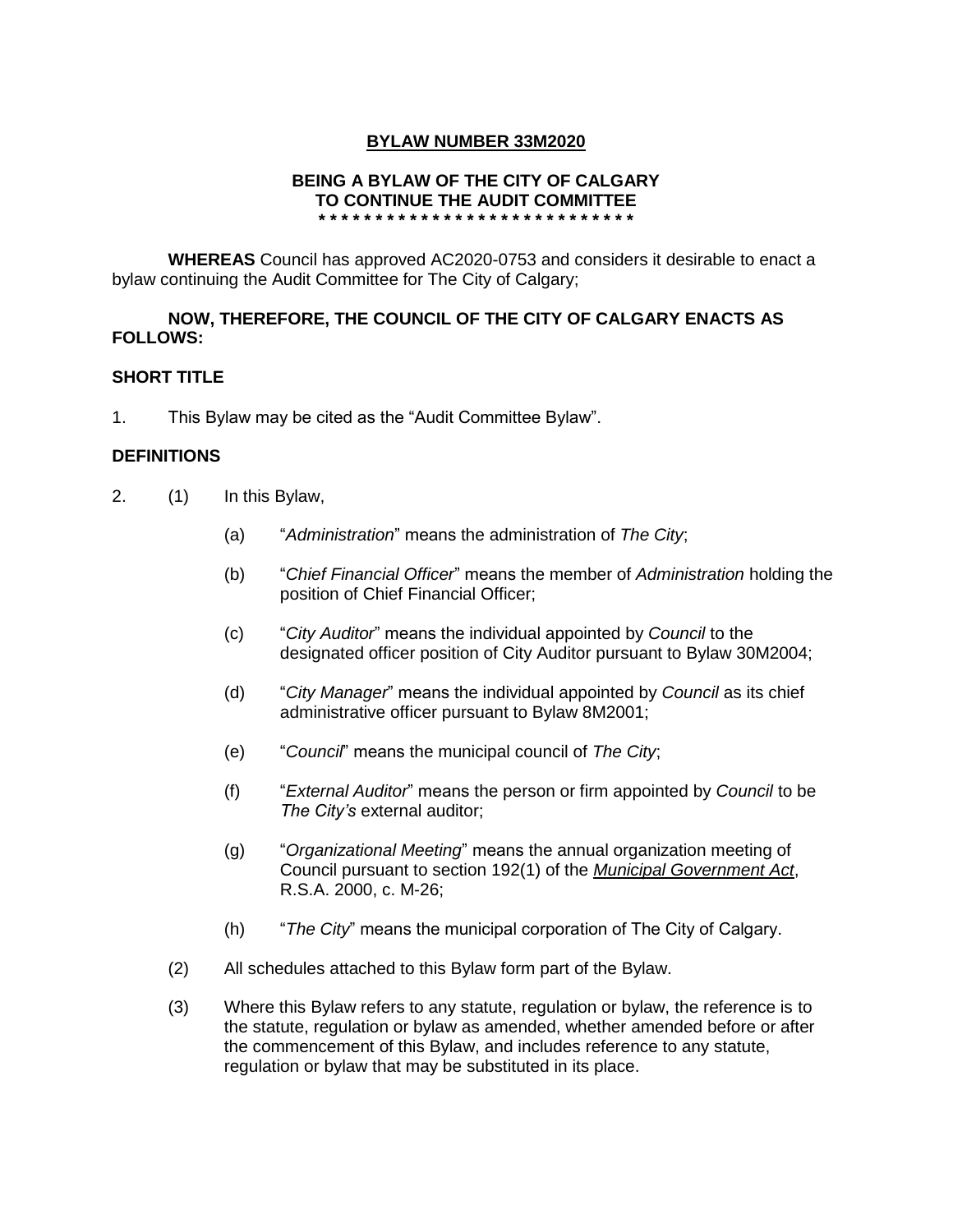# **CONTINUATION OF AUDIT COMMITTEE**

3. The Audit Committee established by resolution of *Council* on 1979 November 19 is hereby continued.

# **MANDATE OF AUDIT COMMITEE**

- 4. (1) The mandate of the Audit Committee is to:
	- (a) assist *Council* in fulfilling its oversight and stewardship responsibilities by gaining and maintaining reasonable assurance in relation to:
		- (i) the integrity of *The City's* annual financial statements;
		- (ii) effective governance, risk management and compliance, including the evaluation of the performance of control systems and processes;
		- (iii) the qualifications, independence, and effectiveness of the *External Auditor* and the *City Auditor*;
		- (iv) the utilization of a confidential and independent Whistle-blower Program; and
		- (v) additional matters described herein or as may be assigned to the Audit Committee by *Council*.
	- (b) support *Council's* effective decision-making by being involved in a broader governance role through oversight and responsibilities as indicated in Schedules "A", "B" and "C" of this Bylaw.
	- (2) The Audit Committee reports to *Council*.

# **AUTHORITY OF AUDIT COMMITTEE**

- 5. The Audit Committee is authorized to:
	- (a) assign the setting of Audit Committee meeting agendas to the Chair;
	- (b) institute special audits, program reviews, and special studies, including the standing authority to retain expertise through external consultants;
	- (c) request reports from the *City Manager* and *Chief Financial Officer* regarding:
		- (i) matters that have a material or significant financial impact to *The City*; and
		- (ii) *The City's* Integrated Risk Management and corporate risks, at least twice a year;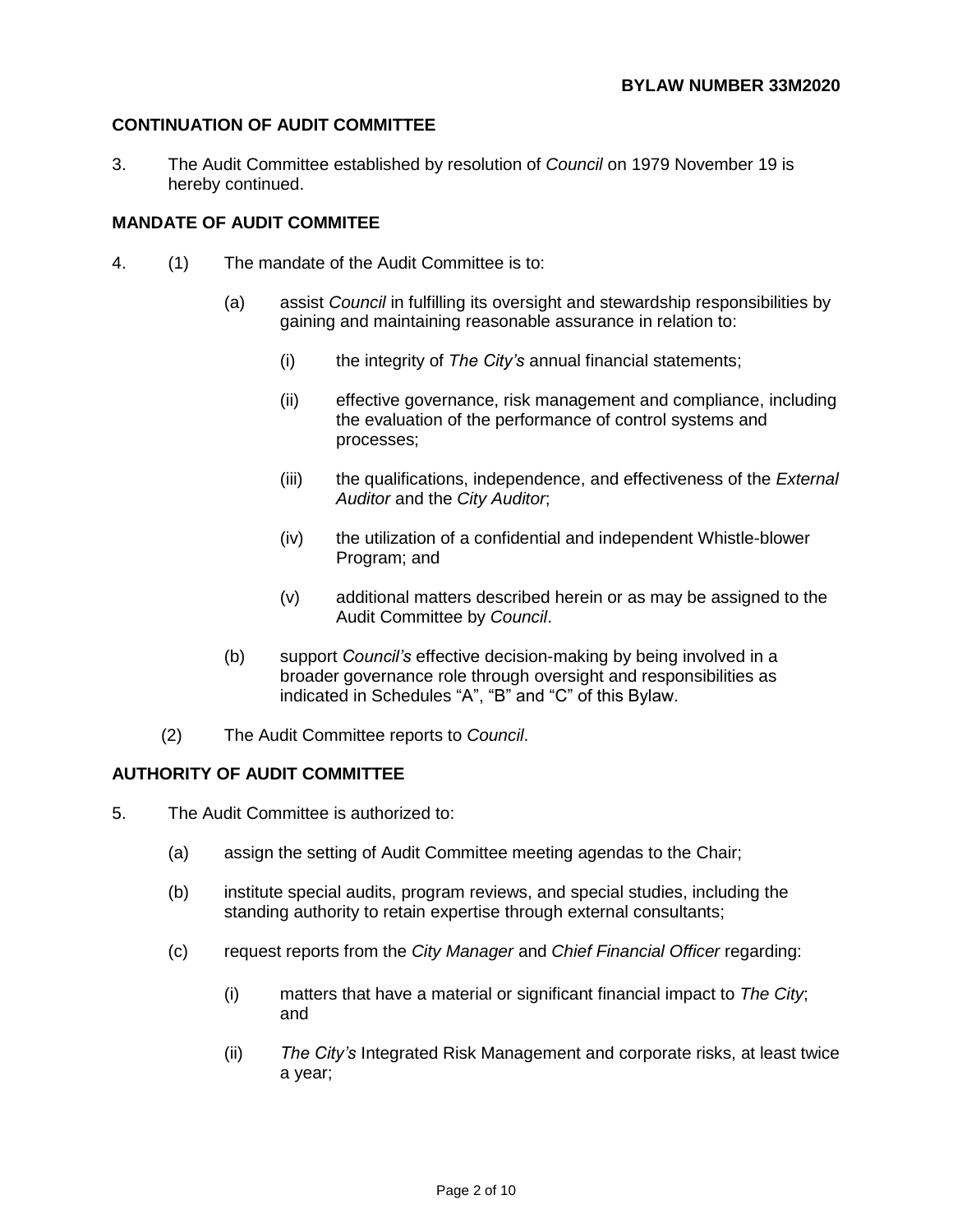- (d) receive reports from *Administration* and civic entities in support of fulfilling the Audit Committee work plan and to recommend to *Council* any actions deemed appropriate;
- (e) recommend the appointment of the *External Auditor* to *Council* for approval;
- (f) pre-approve all audit and non-audit services performed by the *External Auditor* and further provide that:
	- (i) the Chair can pre-approve additional audit or non-audit services, performed by the *External Auditor*, up to \$50,000 total annually and must report those approvals to the Audit Committee; and
	- (ii) on an annual basis, total fees for non-audit services performed by the *External Auditor* shall not exceed the total audit fees approved for The City of Calgary consolidated audit, including all subsidiary and related entity audits;
- (g) recommend the appointment of the *City Auditor* to *Council* for approval;
- (h) approve the *City Auditor's* Office audit plan and forwards to *Council* for information; the Audit Committee or *Council* may not remove items from the *City Auditor's* audit plan but may direct items be added to the plan;
- (i) recommend *Council* approval of the *City Auditor's* Office budget, annually or as required by *Council* budget guidelines;
- (j) appoint an individual to the position of Executive Advisor to provide support to the Audit Committee;
- (k) approve any changes to the Executive Advisor's position description;
- (l) approve the *City Auditor's* and Executive Advisor's personal expense reports, or other expenditures as required, through the Chair;
- (m) establish sub-committees as required.

#### **COMPOSITION**

- 6. (1) The Audit Committee is composed of the following:
	- (a) four members of *Council;* and
	- (b) three public members that reside in Alberta and are not employed by *The City*

to be appointed at the *Organizational Meeting*.

(2) The Mayor is an ex-officio member of the Audit Committee.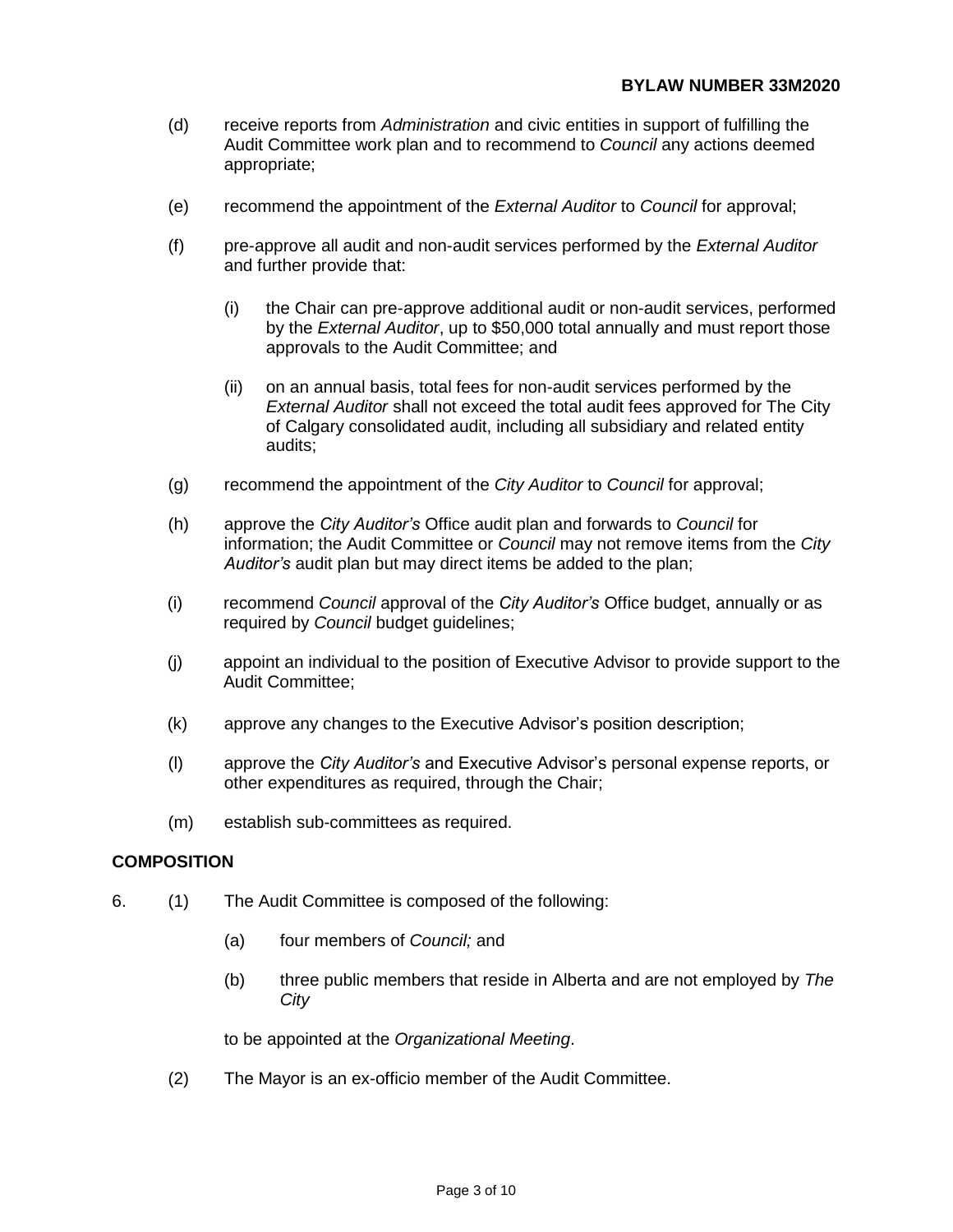- (3) Public members must be financially literate possessing a set of skills, experience and knowledge of financial matters that support informed and effective decisions.
- (4) The Audit Committee identifies preferred skills for new public members, pursuant to *Council* policy CP2016-03.

### **TERMS OF APPOINTMENT**

- 7. (1) Members of *Council* are appointed:
	- (a) for a one-year term commencing on the date of the 2020 *Organizational Meeting;* and
	- (b) for two-year terms commencing on the date of the 2021 *Organizational Meeting*.
	- (2) Council *member* appointments expire on the date of the *Organizational Meeting* in the year of the expiry of the member's term.
	- (3) Public members are appointed for two-year terms commencing on the date of the *Organizational Meeting* and expiring on the date of the *Organizational Meeting* in the year of the expiry of the member's term.
	- (4) Public members may serve a maximum of six consecutive years.
	- (5) Despite subsection (3), a public member may serve until his or her successor is appointed. The service of a public member beyond the appointed term shall not count toward the limit on the length of service as set out in subsection (4) if the additional service is one year or less.
	- (6) Vacancies on the Audit Committee caused by retirement, resignation or incapacitation of a member may be filled by resolution of *Council* for the balance of that member's term. The Audit Committee may continue to operate and conduct business until vacancies are filled provided that the quorum requirement is met.
	- (7) When an appointment is made to fill a public member vacancy pursuant to subsection (6):
		- (a) if the balance of the term to be served is one year or less, that service shall not count toward the limit on the length of service set out in subsection (4); and
		- (b) if the balance of the term to be served is more than one year, that service shall count toward the limit on the length of service set out in subsection  $(4).$
	- (8) Despite subsection (4), a public member may serve more than six consecutive years if authorized by a two-thirds vote of *Council*.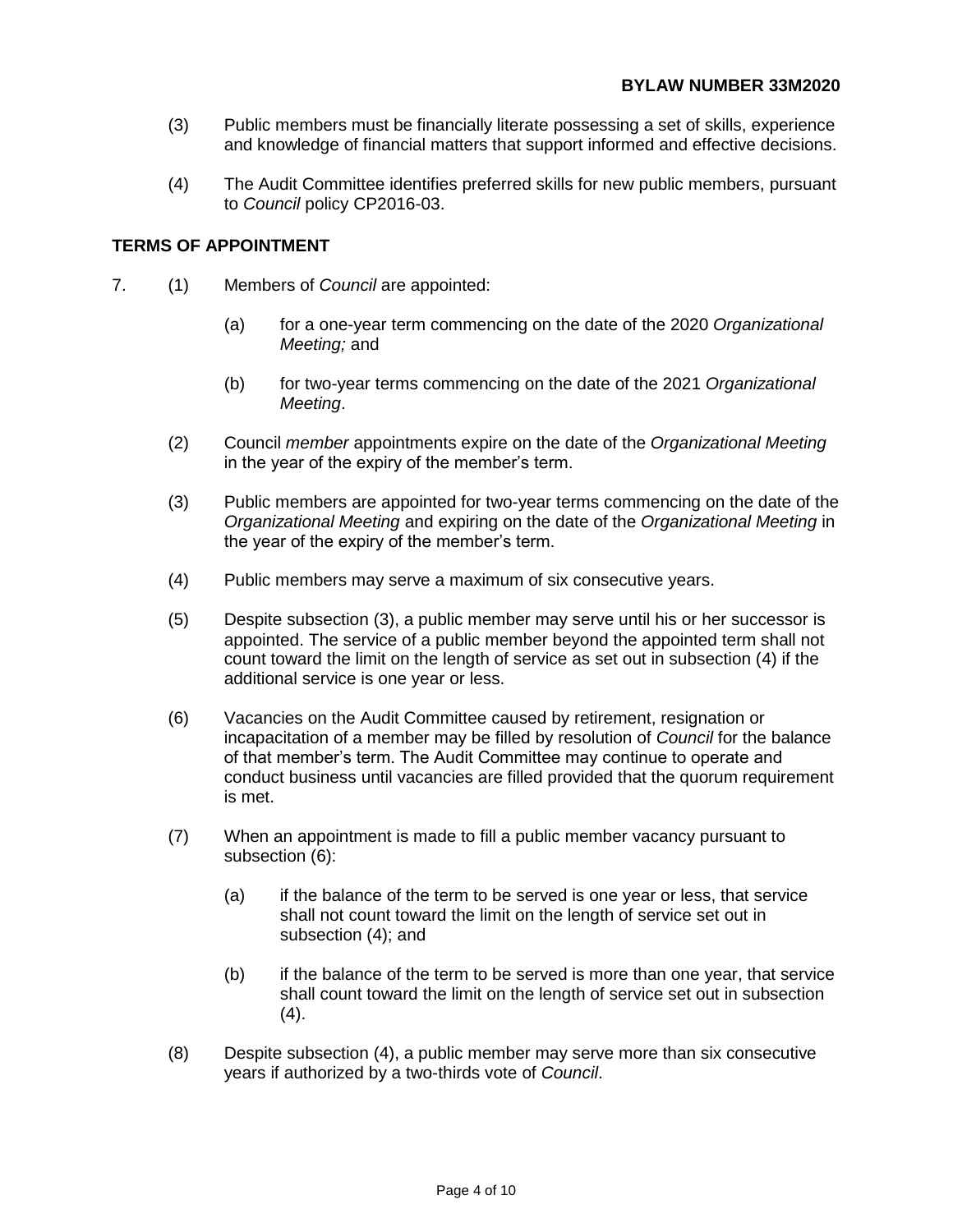(9) The term of a public member who was appointed prior to the coming into force of this Bylaw continues until it expires in accordance with *Council's* resolution appointing that member.

# **CONTINUING EDUCATION**

- 8. (1) The Chair may authorize members of the Audit Committee to have the opportunity to obtain education, either from *The City, the City Auditor, the External Auditor* or through outside programs, to address identified gaps in knowledge, to further support the mandate of the Audit Committee.
	- (2) Funding to support appropriate education for Audit Committee members may be included in the Audit Committee's budget.

#### **MEETINGS AND ATTENDANCE**

- 9. (1) The Audit Committee must meet not less than six times per year.
	- (2) Only members of the Audit Committee are entitled to vote.
	- (3) The following individuals, or their designates, must attend all Audit Committee meetings:
		- (a) the *Chief Financial Officer*;
		- (b) the *City Auditor*;
		- (c) the *External Auditor*; and
		- (d) the Executive Advisor

#### **QUORUM**

- 10. (1) The quorum of the Audit Committee is four members, including a minimum of one public member.
	- (2) A member participating remotely is deemed to be present at the meeting and counts towards the quorum.

## **APPOINTMENT OF CHAIR AND VICE-CHAIR**

- 11. (1) The Chair and Vice-Chair are appointed by *Council* at the *Organizational Meeting*.
	- (2) The Chair and Vice-Chair must be members of *Council*.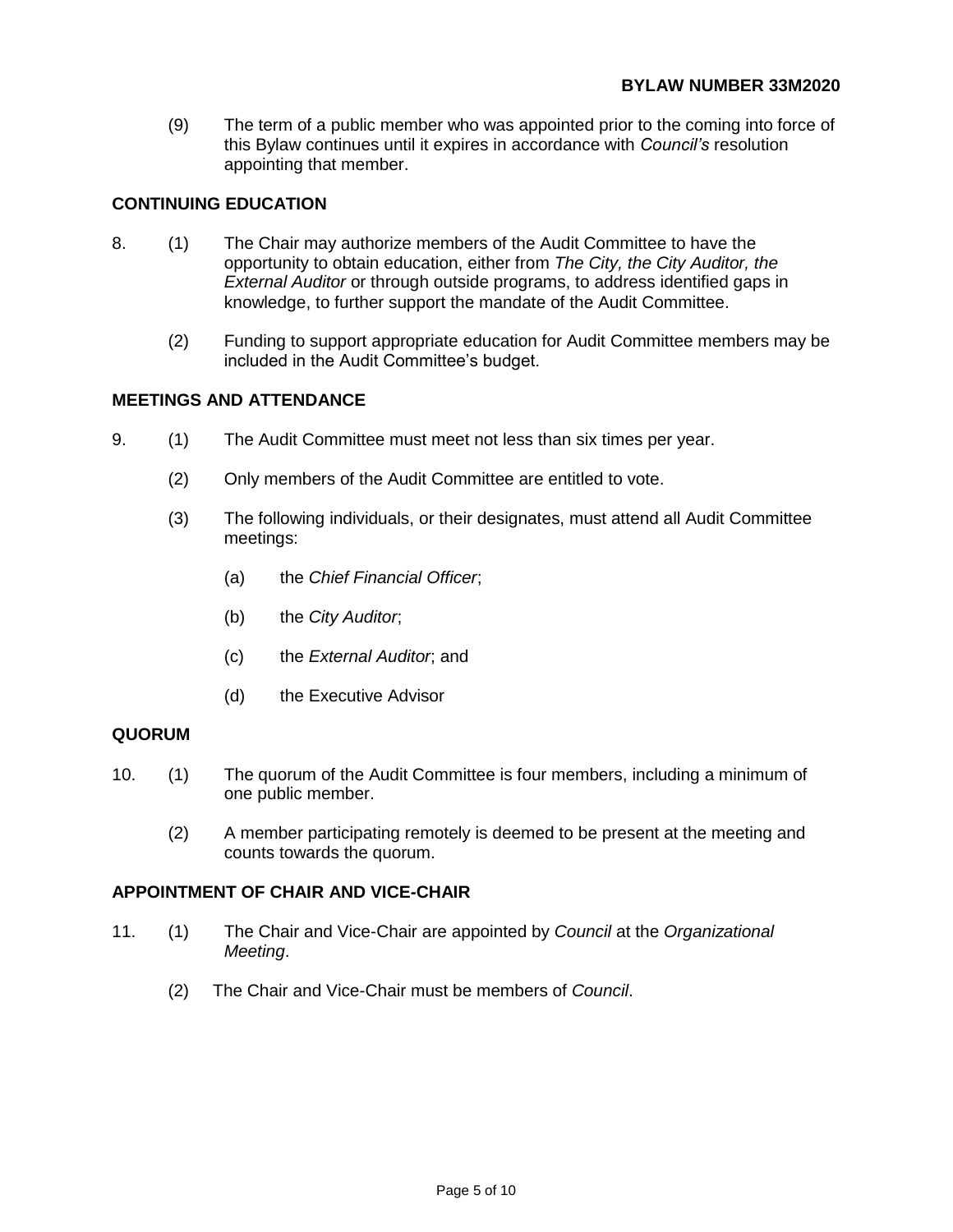# **EXTERNAL AUDITOR**

12. The functions of the *External Auditor* are more fully set out in Schedule "B".

# **CITY AUDITOR**

13. The functions of the City Auditor are more fully set out in Schedule "C".

# **EXECUTIVE ADVISOR**

- 14. (1) The Executive Advisor reports to the Audit Committee through the Chair.
	- (2) The Executive Advisor will provide reporting, research, planning, documentation and meeting logistical support to the Audit Committee.

## **REPEAL COMING INTO FORCE**

15. Bylaw 48M2012 is hereby repealed.

## **COMING INTO FORCE**

16. This Bylaw comes into force on 26 October 2020.

READ A FIRST TIME ON SEPTEMBER 15, 2020

READ A SECOND TIME, AS AMENDED, ON SEPTEMBER 15, 2020

READ A THIRD TIME, AS AMENDED, ON SEPTEMBER 15, 2020

MAYOR/ CONSEPTEMBER 21, 2020

THEOLOGY

SIGNED ON SEPTEMBER 21, 2020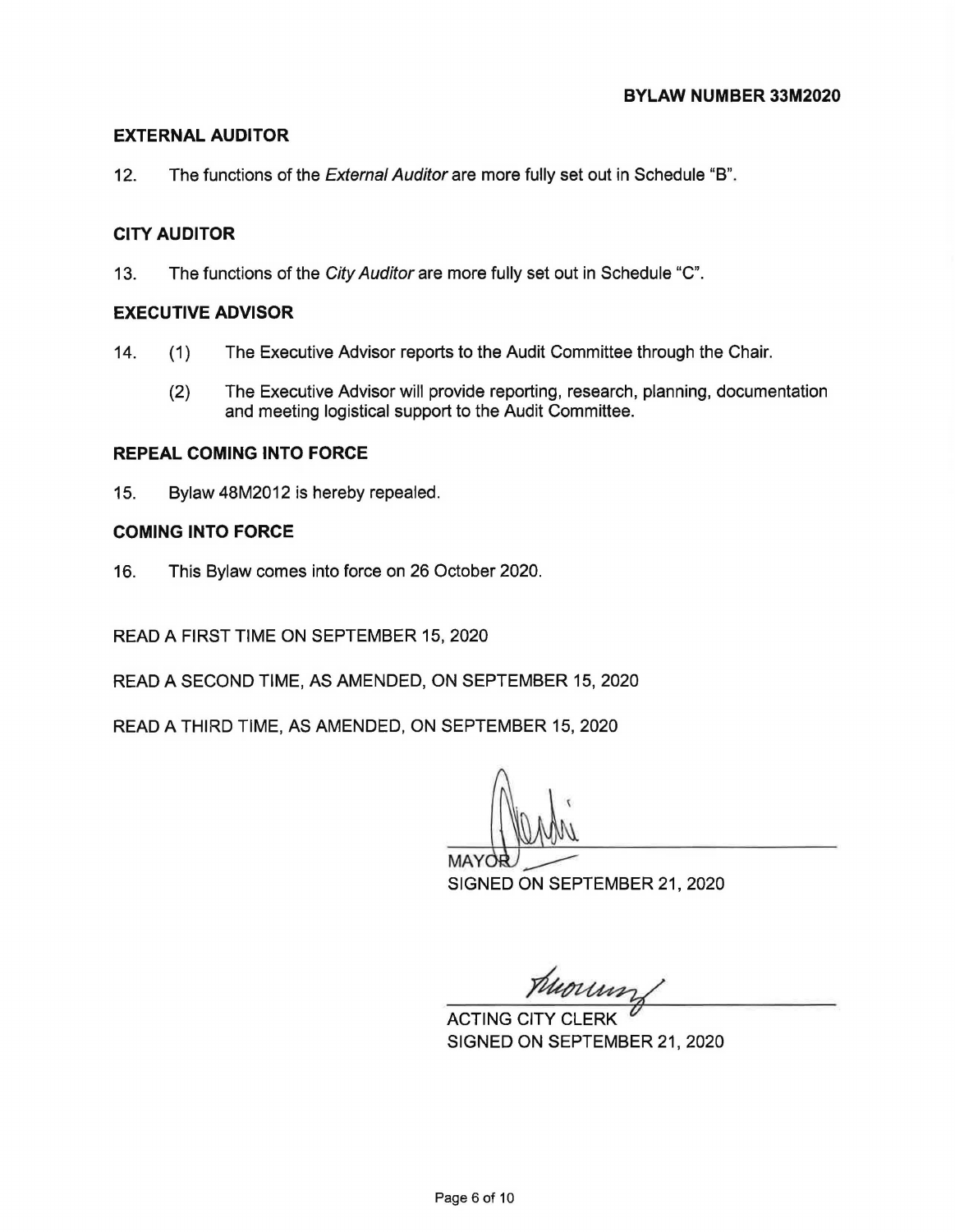# **SCHEDULE "A"**

#### **1. REGARDING THE PURPOSE AND ROLE OF AUDIT COMMITTEE**

The Audit Committee:

- (a) oversees, reviews and assesses the relationships between the *Administration*, the *City Auditor* and *External Auditor*;
- (b) assesses the performance of the *External Auditor* and the *City Auditor* and forwards the performance assessments to *Council* for information;
- (c) assesses the performance of the Executive Advisor through the Audit Committee Chair;
- (d) oversees its governance responsibility with audit committees of *The City's* major autonomous civic entities, as determined by the Audit Committee;
- (e) develops a detailed annual work plan which is forwarded to *Council* for information;
- (f) develops an annual budget for the Audit Committee and recommends it to *Council* for approval, as part of *The City's* annual budget process;
- (g) must review its terms of reference and mandate as set out in this Bylaw and as they may impact the City Auditor Bylaw 30M2004, at least every three years and recommend any changes to *Council;* and
- (h) must perform an annual self-assessment on the performance of the Audit Committee.

#### **2. REGARDING THE CITY'S FINANCIAL DISCLOSURE AND ACCOUNTING PRACTICES**

- (a) reviews and oversees the integrity of the annual financial statements and recommends their approval to *Council*;
- (b) reviews and discusses *The City's* compliance with financial reporting, policies and procedures with *Administration* and the *External Auditor*;
- (c) engages *Administration* and the *External Auditor* in candid discussions regarding issues that may alter judgment or affect the quality of the reporting process and search for insight into the results;
- (d) in consultation with the *Chief Financial Officer* and *External Auditor*, review and discuss significant new accounting standards and financial reporting developments to understand any material impact on financial results. A detailed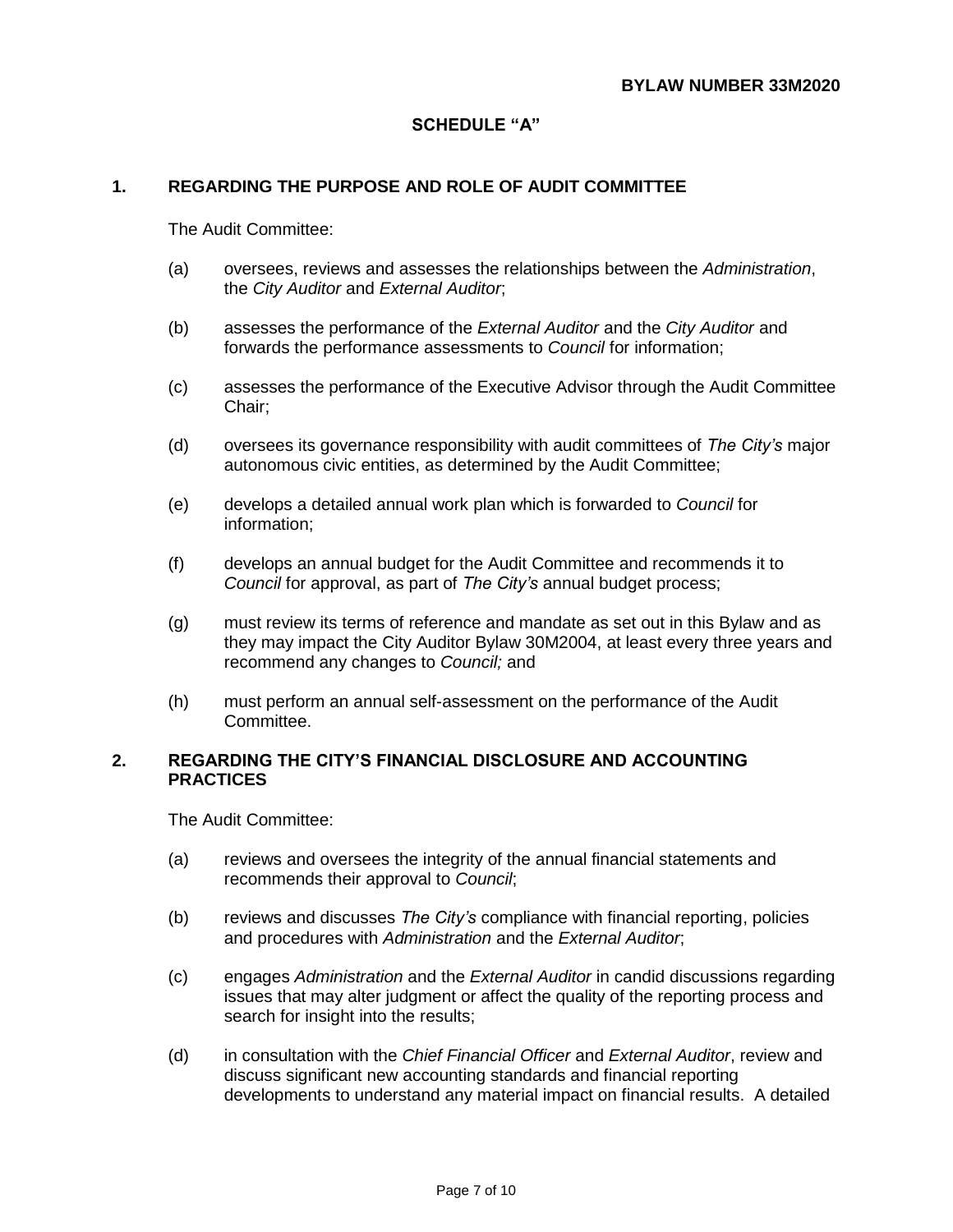analysis, prepared by *Administration*, on the implications of any changes, as well as the progress made in the adoption of new accounting standards, may be requested; and

- (e) maintains open lines of communication with the *External Auditor* and *Administration*.
- (f) must meet with the *Chief Financial Officer*, in the absence of the *External Auditor*, at least quarterly.

#### **3. REGARDING SPECIAL AUDITS, PROGRAM REVIEWS OR SPECIAL STUDIES**

The Audit Committee:

- (a) oversees and approves special audits, program reviews or special studies be conducted either by the Audit Committee or by the *City Auditor's* Office. If required, budget funds will be provided by the Audit Committee to the *City Auditor's* Office; and
- (b) reviews the results of special audits, program reviews or special studies, together with responses, and forwards to *Council* for information.

### **4. REGARDING INTERNAL CONTROL AND RISK**

- (a) oversees the integrity of *The City's* internal controls;
- (b) oversees *The City's* process of risk identification, analysis and management procedures to mitigate risk; and
- (c) oversees, through the *City Auditor's* Office, the operation of *Council* Policy CC025, Whistle-Blower Policy.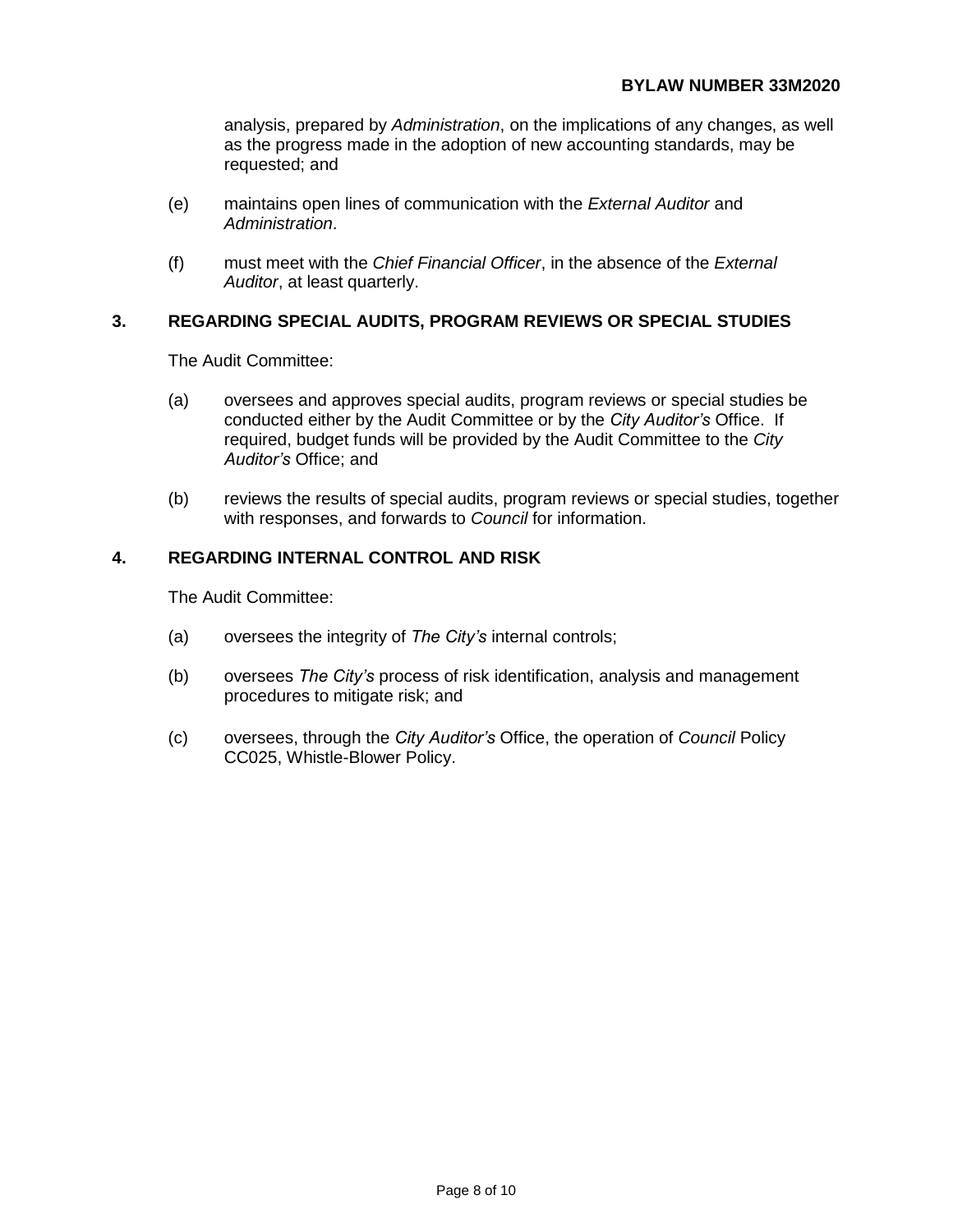### **SCHEDULE "B"**

## **1. REGARDING THE EXTERNAL AUDITOR**

- (a) prior to the commencement of the annual external financial audit, reviews the audit plan and estimated audit fees with the *External Auditor* and discusses the timing and extent of audit procedures, materiality, significant audit risks and areas of audit focus and overall audit strategy. The audit plan is forwarded to *Council* for information;
- (b) in conjunction with *Administration's* presentation of the annual financial statements, receives and reviews the *External Auditor's* year end audit results report. This report is to be forwarded to *Council* for information;
- (c) requires the *External Auditor* to express an opinion on *The City's* financial statements, in accordance with professional standards;
- (d) receives and reviews the *External Auditor's* management letter(s), and reviews *Administration* responses, and forwards, either in full or in summary, to *Council* for information. Through query, confirm that any recommendations made by the *External Auditor* are addressed by *Administration* in a timely manner;
- (e) must *meet* with the *External Auditor*, in the absence of *Administration*, at least quarterly;
- (f) annually *assesses* the performance of the *External Auditor*, following the presentation of the *External Auditor's* current management letter and forwards this assessment to *Council* for information;
- (g) must meet at least annually with *Administration*, in the absence of the *External Auditor*, at the time of the *External Auditor* performance assessment; and
- (h) receives and reviews the *External Auditor's* annual independence letter. Through query, confirm the process by which the *External Auditor* maintains their independence and objectivity.
- 2. Unless otherwise determined by *Council* the *External Auditor* contract is awarded on a five-year basis, subject to satisfactory annual assessments. The contract may be extended annually beyond five years, based on Audit Committee's recommendation for *Council's* approval.